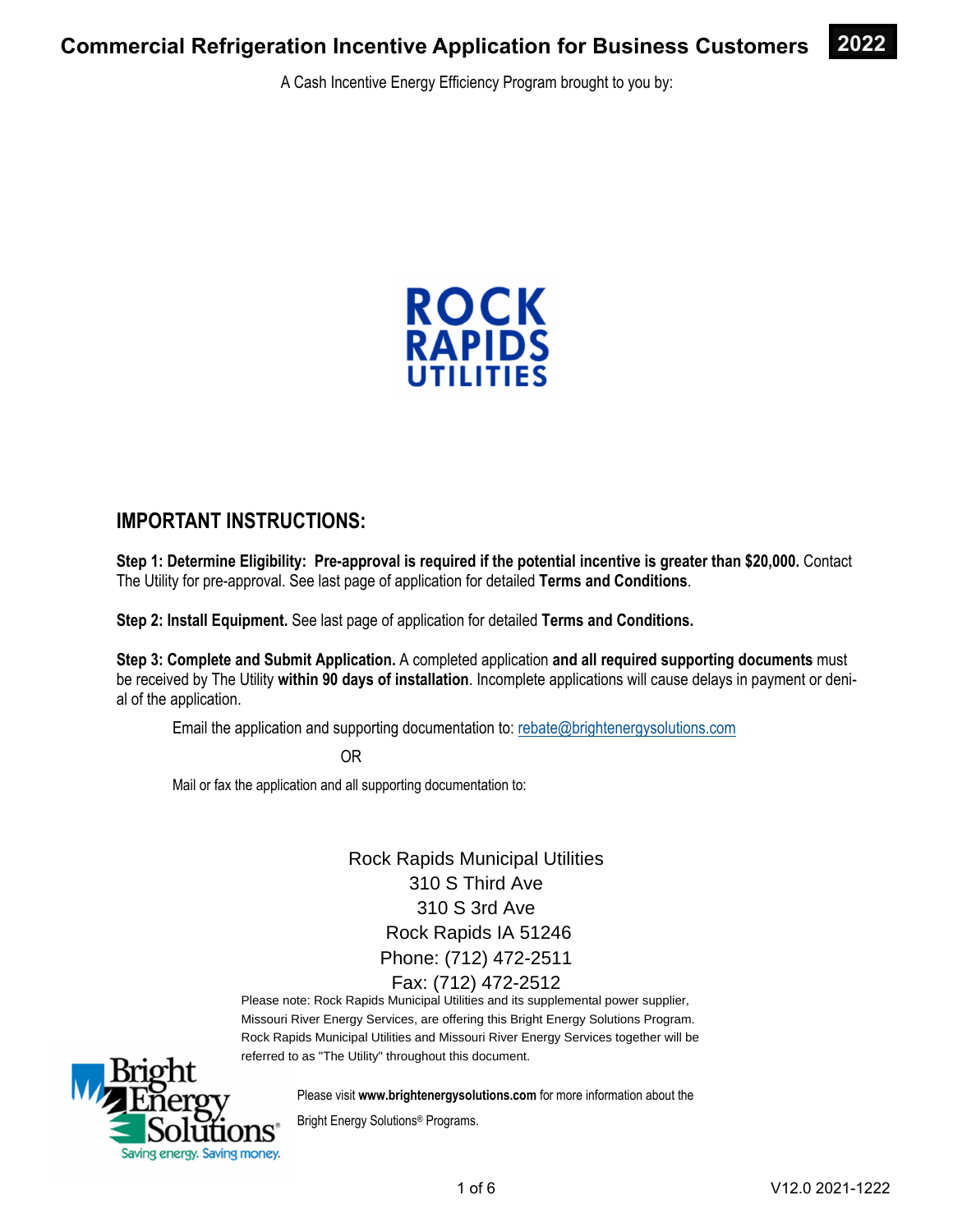

HAS THIS PROJECT BEEN PREAPPROVED?  $\square$  YES  $\square$  NO

| <b>Customer Information (Please Print)</b>                                                                                                                 |                                |                                       |                |                      |                                       |
|------------------------------------------------------------------------------------------------------------------------------------------------------------|--------------------------------|---------------------------------------|----------------|----------------------|---------------------------------------|
| Company Name                                                                                                                                               |                                | Contact Name                          |                |                      | Date Submitted                        |
| <b>Installation Address</b>                                                                                                                                | City                           |                                       |                | State                | Zip Code                              |
| <b>Mailing Address</b>                                                                                                                                     | City                           |                                       |                | State                | Zip Code                              |
| Phone                                                                                                                                                      | Installation (Completion) Date |                                       |                |                      |                                       |
| Email Address*                                                                                                                                             |                                |                                       |                |                      |                                       |
| *(By providing your email address, you are granting The Utility permission to send emails regarding this project and/or updates on our incentive programs) |                                |                                       |                |                      |                                       |
| Municipal Utility Account Number Rock Rapids Municipal Utilities                                                                                           |                                |                                       |                |                      |                                       |
| Building Use-Please Check One                                                                                                                              |                                |                                       |                |                      |                                       |
| <b>Office</b><br>$\Box$ Retail<br>□Convenience Store                                                                                                       | $\Box$ Warehouse               | $\Box$ Restaurant                     | $\Box$ Lodging | $\Box$ Manufacturing |                                       |
| School: <b>QElementary QSecondary/High School QCollege</b>                                                                                                 |                                | Healthcare: <b>□</b> Clinic □Hospital |                |                      |                                       |
| Other/Miscellaneous: ______________                                                                                                                        |                                |                                       |                |                      |                                       |
|                                                                                                                                                            |                                | <b>Facility Hours of Operation</b>    |                |                      |                                       |
| Hours per day                                                                                                                                              | Days per Week                  |                                       | Weeks per Year |                      | Hours per Year (hours x days x weeks) |
|                                                                                                                                                            |                                |                                       |                |                      |                                       |

| Vendor/Contractor Information |                                                                                                                                                            |              |          |
|-------------------------------|------------------------------------------------------------------------------------------------------------------------------------------------------------|--------------|----------|
| Company Name                  | Contact Name                                                                                                                                               | Phone        |          |
| <b>Address</b>                | City                                                                                                                                                       | <b>State</b> | Zip Code |
| Email Address*                |                                                                                                                                                            |              |          |
|                               | *(By providing your email address, you are granting The Utility permission to send emails regarding this project and/or updates on our incentive programs) |              |          |

| <b>Payment Information</b>                                                                                         |                     |              |          |  |  |
|--------------------------------------------------------------------------------------------------------------------|---------------------|--------------|----------|--|--|
| Please process payment to: □ Customer (listed above) □ Vendor or Contractor (listed above) □ Alternative Recipient |                     |              |          |  |  |
| If payment is to be made to an Alternative Recipient, please complete the remainder of this section:               |                     |              |          |  |  |
| Company Name                                                                                                       | <b>Contact Name</b> | Phone        |          |  |  |
| Address                                                                                                            | City                | <b>State</b> | Zip Code |  |  |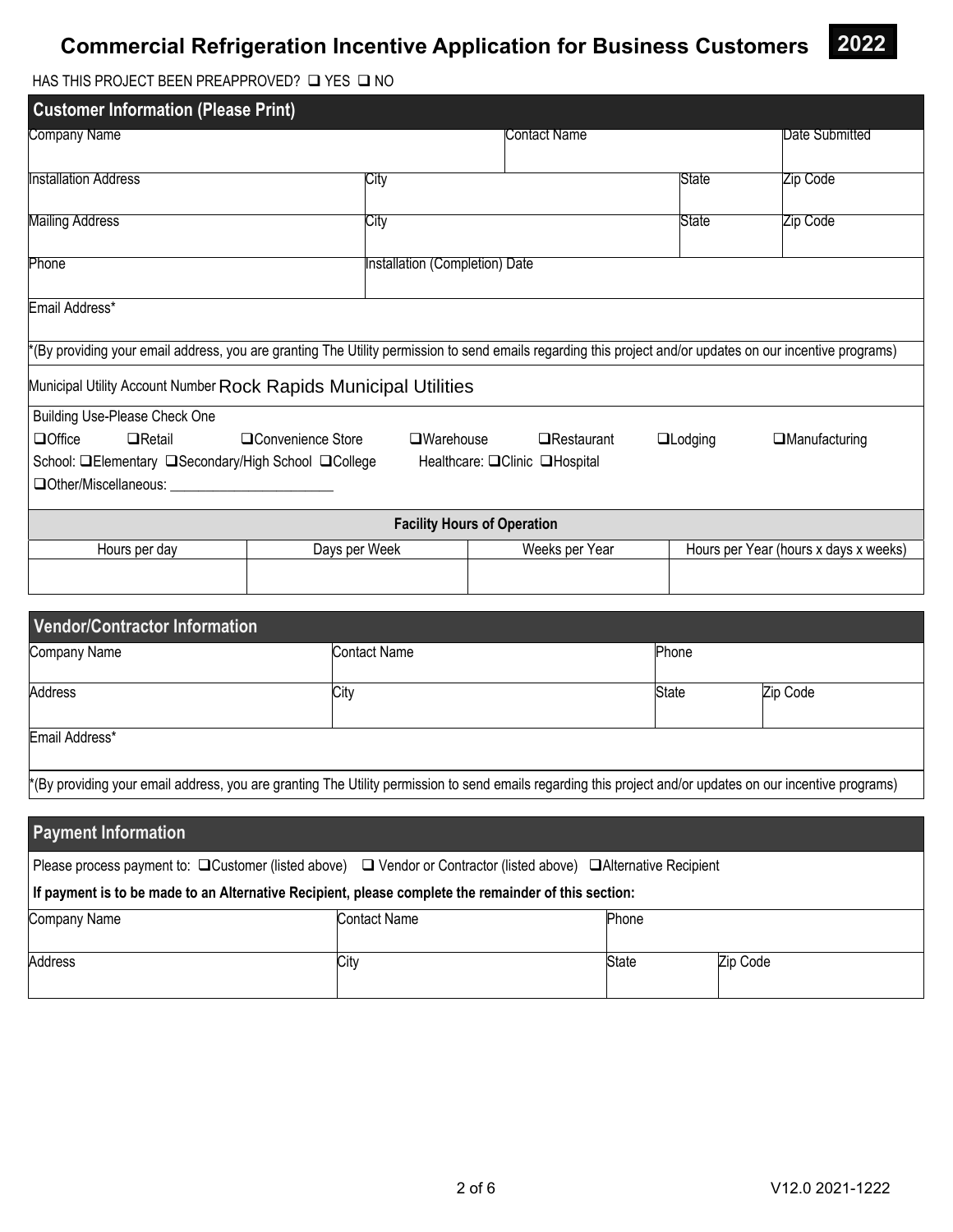**2022** 

| <b>Equipment Information</b>                                                                                 |                       |                                 |                        |                        |
|--------------------------------------------------------------------------------------------------------------|-----------------------|---------------------------------|------------------------|------------------------|
| All equipment must be purchased new equipment-not used or pre-owned.                                         |                       |                                 |                        |                        |
| A. ENERGY STAR® Commercial Ice Machines                                                                      |                       |                                 |                        |                        |
| <b>Description and Size</b>                                                                                  | <b>Make and Model</b> | Quantity                        | Incentive              | <b>Total Incentive</b> |
| Less than 500 lb per day                                                                                     |                       |                                 | \$50                   | \$                     |
| 500-1,000 lb per day                                                                                         |                       |                                 | \$150                  | \$                     |
| Greater than 1000 lb per day                                                                                 |                       |                                 | \$300                  | \$                     |
|                                                                                                              |                       |                                 | Subtotal   \$          |                        |
| B. Replace Open Multi-Deck Cooler or Freezer Cases With Glass Door Reach-In Cases / Install Retrofit Doors   |                       |                                 |                        |                        |
| <b>Description and Size</b>                                                                                  | <b>Make and Model</b> | <b>Linear Feet</b>              | Incentive              | <b>Total Incentive</b> |
| Replace Open Multi-Deck Cooler of Freezer                                                                    |                       |                                 | \$40/linear ft         | \$                     |
| Add Retrofit Doors to Open Multi-Deck Cases                                                                  |                       |                                 | \$30/linear ft         | \$                     |
| Note: Incentive not available for new construction projects                                                  |                       |                                 | Subtotal               | $\sqrt{3}$             |
| C. ECM and Q-Sync Fan Motors -- Walk-in Evaporator, Reach-In Evaporator, Condenser and Compressor Fans       |                       |                                 |                        |                        |
| <b>Description and Size</b>                                                                                  | <b>Make and Model</b> | Quantity                        | Incentive              | <b>Total Incentive</b> |
| ECM Evaporator Fan Motors in Walk-In Coolers<br>or Freezers<br>-Retrofits Only-New Walk-Ins Excluded         |                       |                                 | \$40                   | \$                     |
| ECM Evaporator Fan Motors in Reach-in Cooler<br>or Freezer Cases<br>-Retrofit Only-New Cases Excluded        |                       |                                 | \$20                   | \$                     |
| ECM Condenser or Compressor Fan Motors<br>-Replacement or New Units                                          |                       |                                 | \$50                   | \$                     |
| Q-Sync PMS Evaporator Fan Motor in Walk-In<br><b>Coolers and Freezers</b><br>-Replacement/retrofit/new cases |                       |                                 | \$60                   | \$                     |
| Q-Sync PMS Evaporator Fan Motor in Reach-In<br>Cooler or Freezer Cases<br>-Replacement/retrofit/new cases    |                       |                                 | \$30                   | \$                     |
|                                                                                                              |                       |                                 | Subtotal \$            |                        |
| D. Low Heat Reach-In Freezer Case Doors-Replacing Existing or Supplied With New Cases                        |                       |                                 |                        |                        |
| Description and Size                                                                                         | Make and Model        | Quantity of Doors               | Incentive              | <b>Total Incentive</b> |
| Low Heat Reach-In Freezer Door<br><133 watts per door                                                        |                       |                                 | \$25/door              | \$                     |
|                                                                                                              |                       |                                 | Subtotal   \$          |                        |
| E. No Heat Reach-In Case Doors-Replacing Existing or Supplied with New Cases                                 |                       |                                 |                        |                        |
| Description and Size                                                                                         | Make and Model        | Quantity of Doors<br>Controlled | Incentive              | <b>Total Incentive</b> |
| No Heat Reach-in Freezers<br><54 watts per<br>door                                                           |                       |                                 | \$50/door              | \$                     |
| No Heat Reach-in Coolers<br><52 watts per<br>door                                                            |                       |                                 | \$15/door              | \$                     |
| Note: Wattage includes glass, frame and mullion heaters.                                                     |                       |                                 | Subtotal $\frac{1}{3}$ |                        |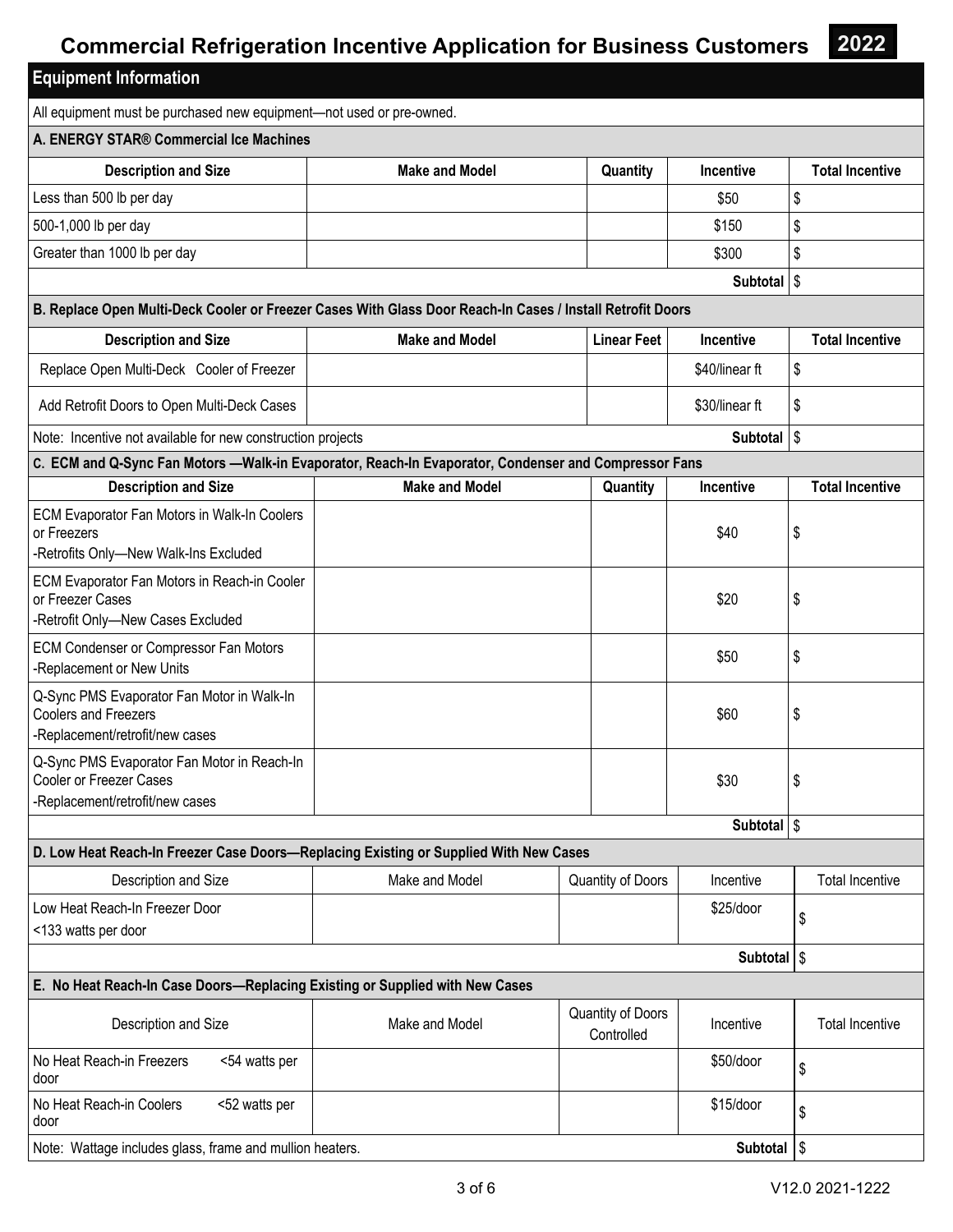| F. LED Reach-in Refrigerated Case Lighting                                                              |                                                                                                                                                                                                                                                                                                                                                                                             |          |                                                                           |                        |
|---------------------------------------------------------------------------------------------------------|---------------------------------------------------------------------------------------------------------------------------------------------------------------------------------------------------------------------------------------------------------------------------------------------------------------------------------------------------------------------------------------------|----------|---------------------------------------------------------------------------|------------------------|
| <b>Description and Size</b>                                                                             | <b>Requirements</b>                                                                                                                                                                                                                                                                                                                                                                         | Quantity | <b>Incentive</b>                                                          | <b>Total Incentive</b> |
|                                                                                                         |                                                                                                                                                                                                                                                                                                                                                                                             |          | \$25/Door Vertical Light-<br>ing-DLC Qualified                            | \$                     |
| LED Reach-in Refrigerated Case Light-<br>ing-RETROFIT/REPLACEMENT<br><b>ONLY-DesignLights Qualified</b> | Replace existing T12 or T8 fluorescent lamps and<br>ballasts. Available for retrofits in existing refriger-<br>ated display cases only. The existing fluorescent<br>fixture end connectors and ballasts must be com-<br>pletely removed for a retrofit project to qualify<br>(wiring may be reused). Incentive is per door.<br>Spec sheet verifying DesignLights qualification<br>required. |          | \$30/Door Vertical Light-<br>ing-DLC Premium<br>Qualified                 | \$                     |
|                                                                                                         |                                                                                                                                                                                                                                                                                                                                                                                             |          | \$3.00 Per Lamp Foot<br>Horizontal Lighting-DLC   \$<br>Qualified         |                        |
|                                                                                                         |                                                                                                                                                                                                                                                                                                                                                                                             |          | \$4.00 Per Lamp Foot<br>Horizontal Lighting-DLC   \$<br>Premium Qualified |                        |
| Occupancy Sensor Controlling LED<br>Reach-in Refrigerated Case Lighting                                 | Sensors in new refrigerated cases or installed in<br>existing cases. LED must serve as the only source<br>of light for the case. Incentive is per door. Sensor<br>may control more than one door.                                                                                                                                                                                           |          | \$5.00 /door                                                              | \$                     |
|                                                                                                         |                                                                                                                                                                                                                                                                                                                                                                                             |          | Subtotal   \$                                                             |                        |
| <b>G. Strip Curtains</b>                                                                                |                                                                                                                                                                                                                                                                                                                                                                                             |          |                                                                           |                        |
| <b>Description and Size</b>                                                                             | <b>Make and Model</b>                                                                                                                                                                                                                                                                                                                                                                       | Quantity | <b>Incentive</b>                                                          | <b>Total Incentive</b> |
| Strip Curtains in Walk-In Cooler<br>$\leq$ 35 Sq Ft. to < 80 Sq Ft. Opening                             |                                                                                                                                                                                                                                                                                                                                                                                             |          | \$150/ Opening                                                            | \$                     |
| Strip Curtains in Walk-In Freezer<br>$\leq$ 35 Sq Ft. to < 80 Sq Ft. Opening                            |                                                                                                                                                                                                                                                                                                                                                                                             |          | \$450/ Opening                                                            | \$                     |
| Strip Curtains in Refrigerated Ware-<br>house<br>≥80 Sq Ft. Opening                                     |                                                                                                                                                                                                                                                                                                                                                                                             |          | \$900/ Opening                                                            | \$                     |
|                                                                                                         |                                                                                                                                                                                                                                                                                                                                                                                             |          | Subtotal   \$                                                             |                        |

| <b>Summary of Incentives</b>                                                                            |   |
|---------------------------------------------------------------------------------------------------------|---|
| <b>Subtotal Section A: Commercial Ice Machines</b>                                                      |   |
| Subtotal Section B: Replace Open Multi-Deck Cooler of Freezer With Glass Door Reach-in / Retrofit Doors | Œ |
| Subtotal Section C: ECM Fan Motors                                                                      |   |
| Subtotal Section D: Low Heat Reach-In Freezer Doors                                                     |   |
| Subtotal Section E: No Heat Reach-In Case Doors                                                         |   |
| Subtotal Section F: LED Refrigerated Case Lighting                                                      |   |
| Subtotal Section G: Strip Curtains                                                                      |   |
| Total Incentive:   \$                                                                                   |   |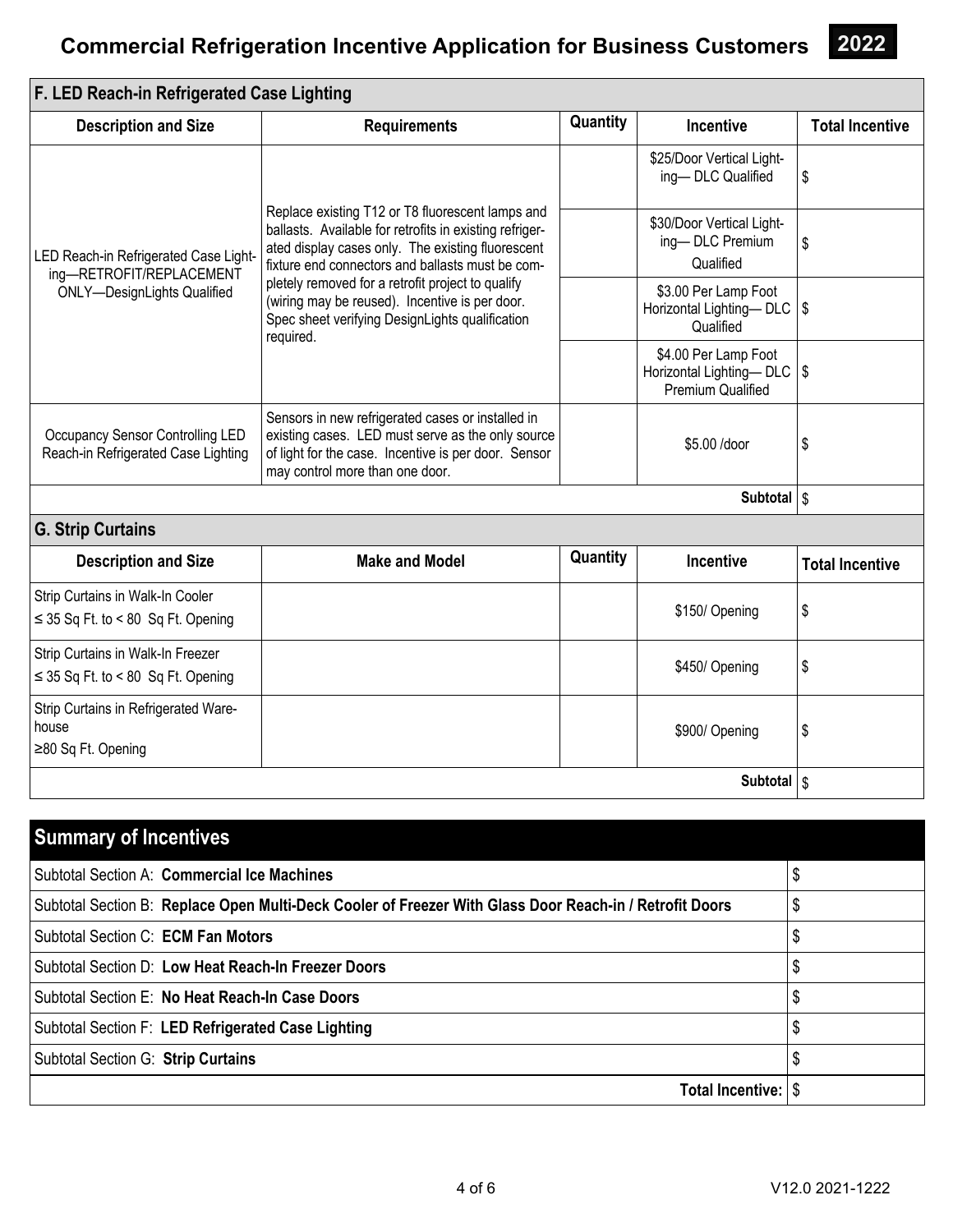

### **Certifications and Signature**

I hereby certify that: 1. The information contained in this application is accurate and complete; 2. All installation is complete and the unit(s) is operational prior to submitting application; 3. All rules of this incentive program have been followed; and 4. I have read and understand the terms and conditions applicable to this incentive program as set forth in this application, including those set forth on the last page of this application form.

The customer agrees to verification of equipment installation which may include a site inspection by a program or utility representative. The customer understands that it is not allowed to receive more than one incentive from this program on any piece of equipment. The customer agrees to indemnify, defend, hold harmless and release The Utility from any claims, damages, liabilities, costs and expenses (including reasonable attorneys' fees) arising from or relating to the removal, disposal, installation or operation of any equipment or related materials in connection with the programs described in this application, including any incidental, special or consequential damages.

Please sign and complete all information below.

| <b>Customer Signature</b> | <b>Print Name</b>     |      |
|---------------------------|-----------------------|------|
|                           | Title (if applicable) | Date |

| <b>Member Utility Use Only</b>    |                      |                      | Date Received: |  |
|-----------------------------------|----------------------|----------------------|----------------|--|
| Pre-Inspected?                    | $\Box$ Yes $\Box$ No | Date Pre-Inspected:  | Initials:      |  |
| Post-Inspected?                   | $\Box$ Yes $\Box$ No | Date Post-Inspected: | Initials:      |  |
| Incentive Approved?               | $\Box$ Yes $\Box$ No | Amount \$            | Date Approved: |  |
| Utility or Program Representative |                      |                      |                |  |

### **Commercial BES Application Checklist**

#### Before submitting this application please complete and include all items listed below:

#### $\checkmark$  Complete Application

Customer Information Section Vendor/Contractor Information Section **□Rebate sections Completed** Customer Signature (above)

 $\checkmark$  Attach a Copy of the Equipment Invoice

□ Equipment Quantities

■Model numbers of equipment installed

 $\checkmark$  Specification Sheets, AHRI Certificates or Energy Star Documents

#### **ELIGIBILITY:**

- These incentives are offered by Missouri River Energy Services and its participating members. For questions regarding eligibility, call your local utility listed on the cover page of this application.
- Commercial, industrial, and governmental customers who purchase electricity from The Utility are eligible to participate in the Bright Energy Solutions® Food Service Incentive Program. Eligible equipment must be connected to an electric service billed under a commercial or industrial rate class by The Utility. Excludes equipment for residential spaces such as apartments.
- Customers that self-generate more than 5% of their annual energy needs are not eligible for BES rebates. The Bright Energy Choices green energy program can help customers achieve net-zero carbon or 100% renewable power supply without self-generation. Contact your utility for more information.
- This program is applicable only to equipment that meets the detailed equipment specifications and requirements described in this application. The Utility will determine, in its discretion, whether such specifications and requirements are satisfied.
- Customers may not receive more than one incentive for each piece of equipment installed under this program or any combination of Bright Energy So-